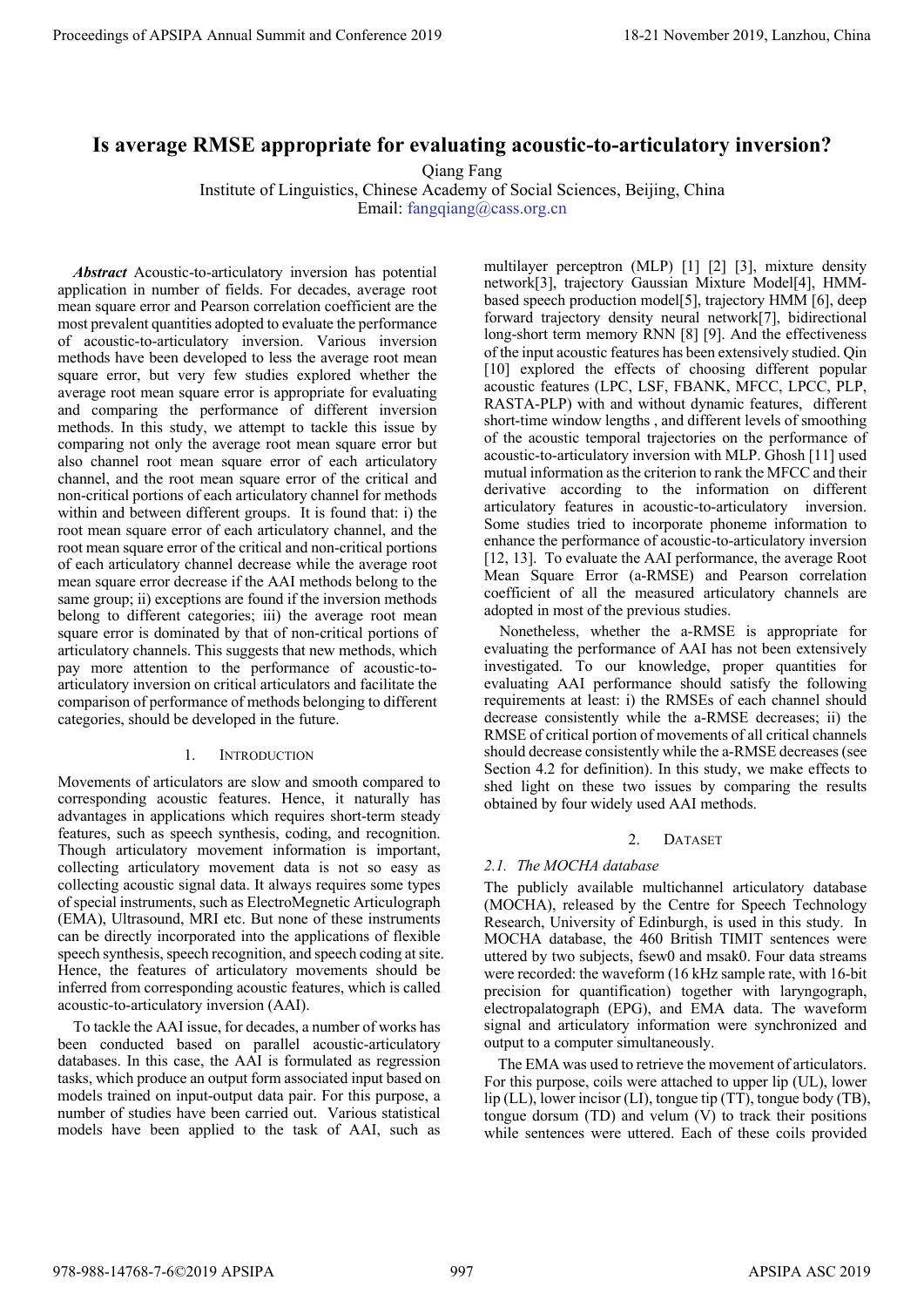horizontal (x) and vertical (y) coordinates in the midsagittal plane. Finally, 14 channels of articulatory information were recorded in total. Additional coils were attached to the nose bridge and the upper incisor to server as references. The movement of coils attached to the articulators were sampled with the sampling frequency of 500 Hz.

#### *2.2. Data processing*

Before feeding synchronized acoustic-articulatory data to train and evaluate different AAI methods, some preprocessing procedure need be conducted. Firstly, silences at the beginning and end of each speech and corresponding EMA files are omitted, since articulators can possess any status at those silent part.

The speech signals are transformed to MFCC parameters (12 mel-cepstral +  $C<sub>o</sub>$ ) with the setting (Hamming window with the length corresponding to 25ms speech signals, frame shift with the length corresponding to 10ms speech signals, and 26 channels for filter-bank analysis) by using HTK speech recognition toolkit. A context window of 11 frames are used to organize acoustic feature sequence into input sequence of model for AAI.

The EMA data are bidirectionally filtered with a lowpass filter (10-order finite impulse filter with cutoff frequency of 20Hz), first forward then backward, to remove the highfrequency artifacts and avoid phase distortion. Then, the trajectory of 460 utterances' means issmoothed by a Savitzky-Golay filter (with the order of 5 and frame-size of 121) to obtain slow varying means of utterance. At last, the articulatory data of each utterance are normalize with the reference to the mean of each utterance [14]. To match the frame frequency of acoustic feature, the EMA data is downsampled 100 frames per second. The EMA frames corresponds to the  $6<sup>th</sup>$  acoustic feature frame in the input sequence (a sequence of 11 frames of acoustic features) are extracted to formulate the target outputs for AAI. Proceedings of APSIPA Annual Summit and Conference 2019<br>
Internet of APSIPA Annual Summit and the specified of the specified of APSIPA and Conference 2019, Lanzhou, China 9988<br>
Internet of APSIPA Annual Summit and Confere

 Subject fsew0's data is used in this study. The set of 460 utterance is divided into 3 subsets with no overlap: a training set with 370 utterances, a validation set with 45 utterances, and a testing set with 45 utterances.

#### 3. METHODS

#### *3.1. Gaussian mixture model*

Let  $x_t$ ,  $y_t$ ,  $\Delta y_t$ , and  $\Delta \Delta y_t$  denote the acoustic parameter, the position, velocity, and acceleration of articulators at instance *t*, respectively Then,  $X_t = [x_{t-c}^T, ..., x_t^T, ..., x_{t+c}^T]^T$ ,  $Y_t = [y_t^T, \Delta y_t^T, \Delta \Delta y_t^T]^T$  are the contextual acoustic parameter vector and articulatory parameter vector used to train a joint gaussian mixture model (GMM). The joint probability density function (PDF)  $p(X_t, Y_t)$  is formulated as :

$$
p(X_t, Y_t) = \sum_{k=1}^{M} \pi_k \mathcal{N}(X_t, Y_t; \mu_k, \Sigma_k)
$$
 (1)

$$
\boldsymbol{\mu}_k = \left[ \boldsymbol{\mu}_k^{\mathbf{X}^T}, \boldsymbol{\mu}_k^{\mathbf{Y}^T} \right]^T
$$
 (2)

$$
\Sigma_k = \begin{bmatrix} \Sigma_k^{XX} & \Sigma_k^{XY} \\ \Sigma_k^{XX} & \Sigma_k^{YY} \end{bmatrix} \tag{3}
$$

where  $\pi_k$  is the probability that the  $k^{th}$  distribution  $\mathcal{N}(X_t, Y_t; \mu_k, \Sigma_k)$  is used to generate sample  $(X_t, Y_t)$ .  $\mu_k^X$ and  $\mu_k^{\gamma}$  are the mean of acoustic and articulatory parameter vectors of the  $k^{th}$  component, respectively.  $\Sigma_k^{XX}$  and  $\Sigma_k^{YY}$  are the covariance matrices of the  $k^{th}$  component of the acoustic and articulatory vectors, respectively.  $\Sigma_k^{XY}$  is the crosscovariance matrices of the  $k^{th}$  component distribution between acoustic and articulatory parameter vectors, respectively. Then, the probability density function of  $Y_t$ given  $X_t$  could be expressed by Eq.4~7

$$
p(\boldsymbol{Y}_t|\boldsymbol{X}_t) = \sum_{k=1}^M w_k \mathcal{N}(\boldsymbol{Y}_t|\boldsymbol{X}_t; \boldsymbol{\mu}_k^{\mathbf{Y}|\boldsymbol{X}}, \boldsymbol{\Sigma}_k^{\mathbf{Y}|\boldsymbol{X}})
$$
(4)

$$
\mu_k^{Y|X} = \mu_k^Y + \Sigma_k^{YX} (\Sigma_k^{XX})^{-1} (X - \mu_k^X)
$$
 (5)

$$
\Sigma_k^{Y|X} = \Sigma_k^{YY} - \Sigma_k^{YX} (\Sigma_k^{XX})^{-1} \Sigma_k^{XY}
$$
\n
$$
\tag{6}
$$

$$
w_k = \frac{\pi_k \mathcal{N}(X_t; \mu_k^X, \Sigma_k^X)}{\sum_{k=1}^M \pi_k \mathcal{N}(X_t; \mu_k^X, \Sigma_k^X)} \tag{7}
$$

## *3.1.1 Minimum mean square error estimation*

Given an acoustic parameter vector, the articulatory parameter vector can be determined by Eq. (8) if Minimum Mean Square Error (MMSE) criterion is taken.

$$
\widehat{Y}_t = \sum_{k=1}^M w_k \mu_k^{Y|X_t}
$$
\n(8)

The articulatory parameters estimated with MMSE are noisy since only the mean  $\mu_k^{V|X_t}$  and the  $W_k$  of the PDF of the current frame is taken into account, and the information of the PDF of neighbor frame are omitted. This drawback can be overcome by using a trajectory model.

## *3.1.2 Trajectory estimation*

The acoustic and articulatory vector trajectories of an utterance can be formulated as  $X =$  $[X_1^T, ..., X_t^T, ..., X_N^T]^T$  and  $Y = [Y_1^T, ..., Y_t^T, ..., Y_N^T]^T$ . If the articulatory position vector is denoted by  $y =$  $[\mathbf{y}_1^T, ..., \mathbf{y}_t^T, ..., \mathbf{y}_N^T]$ , the relation between *Y* and *y*, would be:  $Y = Wv$  (9)

where  $W$  is the same as the matrix that Tokuda et al. used in parameter trajectory generation for HMM-based speech synthesis<sup>[15]</sup>. For a given acoustic parameter sequence  $X$ , the articulatory position sequence  $y$  can be estimated by using Maximum Likelihood Parameter Generation (MLGP) method:

$$
\hat{\mathbf{y}} = \underset{\mathbf{v}}{\operatorname{argmax}} P(\mathbf{Y}|\mathbf{X})
$$
\n(10)

Where

$$
P(Y|X) = \sum_{m} P(Y|m, X)P(m|X)
$$
\n(11)

A sequence of the mixture component indices  $[m_1, \ldots, m_t, \ldots, m_N]$  is denoted as **m**.

$$
Q(Y,\widehat{Y}) = \sum_{all m} P(m|X,Y)log P(m,Y|X) = -\frac{1}{2}\widehat{y}^T W^T \overline{D^{(Y)}}^{-1} W \widehat{y} + \widehat{y}^T W^T \overline{D^{(Y)}}^{-1} E^{(Y)} + K
$$
(12)

Where

$$
\overline{\boldsymbol{D}^{(Y)}}^{-1} = diag\left[\overline{\boldsymbol{D}_1^{(Y)}}^{-1}, \overline{\boldsymbol{D}_2^{(Y)}}^{-1}, \dots, \overline{\boldsymbol{D}_t^{(Y)}}^{-1}, \dots, \overline{\boldsymbol{D}_T^{(Y)}}^{-1}\right] (13)
$$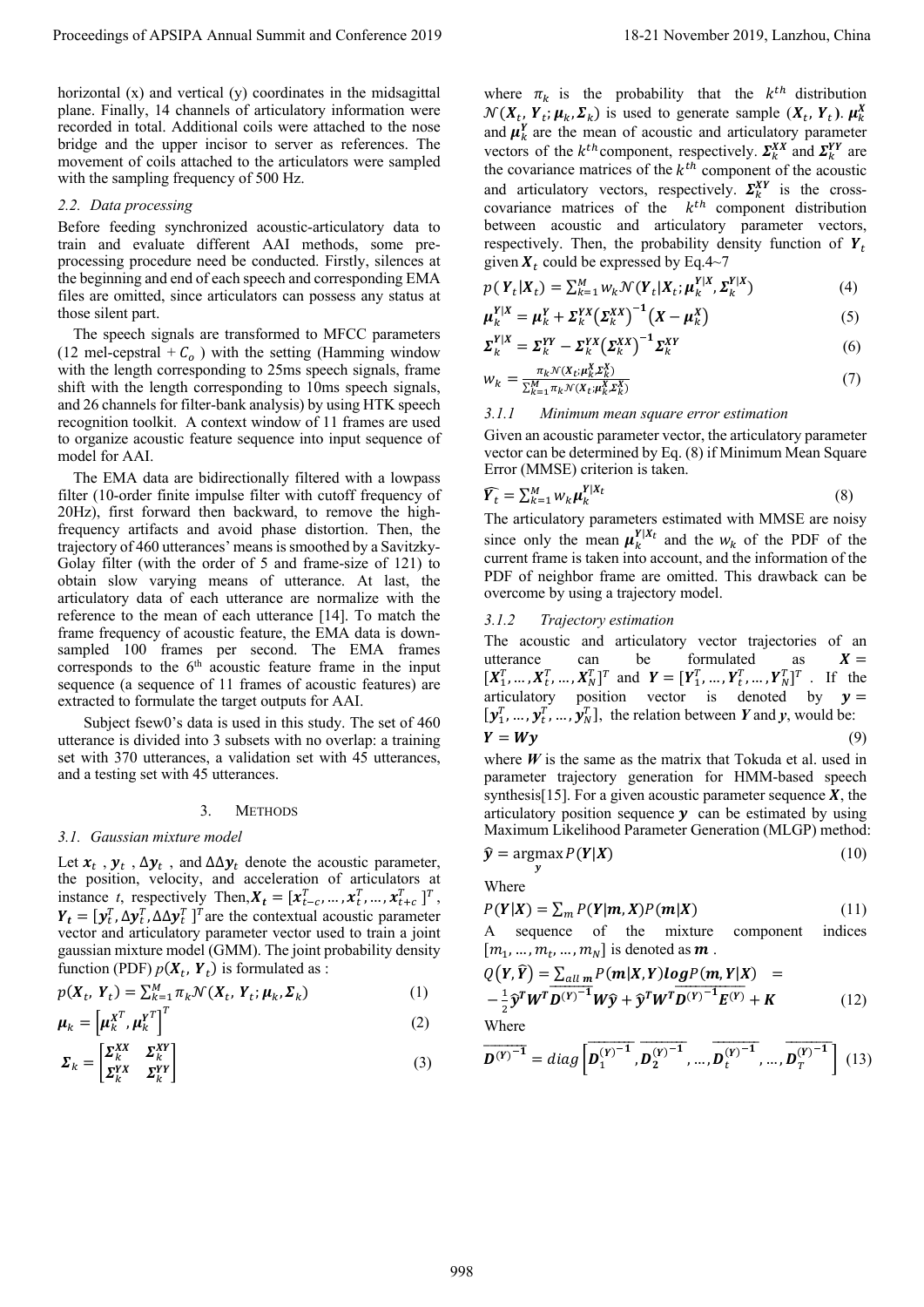$$
\overline{\mathbf{D}^{(Y)^{-1}} \mathbf{E}^{(Y)}} = \left[ \overline{\mathbf{D}^{(Y)^{-1}}_{1} \mathbf{E}^{(Y)}_{1}}, \overline{\mathbf{D}^{(Y)^{-1}}_{2} \mathbf{E}^{(Y)}_{2}}, \dots, \overline{\mathbf{D}^{(Y)^{-1}}_{t} \mathbf{E}^{(Y)}_{t}}, \dots, \overline{\mathbf{D}^{(Y)^{-1}}_{T} \mathbf{E}^{(Y)}_{T}} \right] (14)
$$

$$
\overline{D_t^{(Y)^{-1}}} = \sum_{m=1}^{M} \gamma_{m,t}^{(Z)} D_m^{(Y)^{-1}}
$$
(15)

$$
\overline{D_t^{(Y)}}^{-1} E_t^{(Y)} = \sum_{m=1}^{M} \gamma_{m,t}^{(Z)} D_m^{(Y)}^{-1} E_{m,t}^{(Y)}
$$
(16)

$$
\gamma_{m,t}^{(Z)} = P(m|X_t, Y_t, \lambda^{(z)})
$$
\n(17)

$$
\widehat{\mathbf{y}} = \left(\boldsymbol{W}^T \boldsymbol{D}^{(\boldsymbol{Y})^{-1}} \boldsymbol{W}\right)^{-1} \boldsymbol{W}^T \boldsymbol{D}^{(\boldsymbol{Y})^{-1}} \boldsymbol{E}^{(\boldsymbol{Y})} \tag{18}
$$

The articulatory trajectory can be obtained by iteratively minimize the Q function with Eq.13~18

## *3.2. Neural network-based methods*

## *3.2.1 Multilayer perceptron*

MLP is a class of feedforward neural network. It consists of, at least, three layers of nodes: an input layer, a hidden layer, and an output layer. The nodes in hidden layers usually use nonlinear activation functions to transform their inputs into their outputs. And the nodes in the output layer usually use nonlinear activation functions for classification task, and linear activation for regression task. MLP can be trained using backpropagation method [16]. MLP can be used to approximate any nonlinear function with appropriate parameter setting. Hence, MLP has been implemented to various classification and regression tasks.

In this study, we use an MLP with 2 hidden layers with sigmoid neurons to estimate articulatory trajectory. And each hidden layer has 300 neurons.

## *3.2.2 Deep bidirectional LSTM RNN*

MLP can only use the input information of current frame, although this can flaw can be made up to some extent by using contextual feature frame. To consider the contextual information in a more natural way, recurrent connections can be inserting into a feedforward neural network, which is called recurrent neural network (RNN). RNN is able to remember previous inputs and allow them to persist in the network internal states with recurrent connections. Therefore, RNN can map the history of previous input vectors to each output vector.

Nevertheless, articulatory parameter at current time correlates with the acoustic parameter at current time as well as those in the past and in the future. Hence, it is desirable to incorporate the future acoustic context for acoustic-toarticulatory inversion. A Bidirectional RNN (BRNN) computes both forward hidden sequence  $h$ , and backward hidden sequence  $\bar{h}$ . The outputs from both the forward and backward pass are combined together to serve as the input to the output layer. So, it is able to access past and future context by processing data in both directions.

Unfortunately, because of the vanishing gradient problem, RNNs or BRNNs can only access a limited range of context. Long short term memory (LSTM) [17], which consists of a input gate, a forget gate, a outputs gate, and a cell memory, is a solution to solve the vanishing gradient problem in RNN. Bidirectional LSTM (BLSTM) can be implemented by replace the normal neuron cells in hidden layers with LSTM cells.

 In this study, the Deep Bidirectional LSTM (DBLSTM) network consists of four hidden layers, in which the inputs are connected to 2 feedforward neural networks with sigmoid activation function, then feed to 2 BLSTM layers. Each hidden layer has 300 neurons.

## 4. RESULTS

Here, we will present the results obtained by the four methods described Section 3. In this study, we attempt to explore: i) whether the RMSE of each channel decrease consistently while the a-RMSE decreases; ii) whether the RMSEs of critical portion of all the channels decrease consistently while the a-RMSE decreases. So, the models' parameters are mostly adopted from published papers, and are not extensively explored to make models achieve their best performance. When a model achieves comparable performance reported in corresponding literature, the parameter searching procedure for the model is stopped. Eq.19 and Eq.20 are adopted for calculating the root mean square error (RMSE) of each channel and the a-RMSE of all the channels.

$$
E(j) = \sqrt{\frac{1}{N} \sum_{i=1}^{N} (\hat{y}_{i,j} - y_{i,j})^2}
$$
 (19)

$$
E_{avg} = \frac{1}{N_c} \sum_{i=1}^{N_c} E(i)
$$
 (20)

where  $y_{i,j}$  is the ground truth of the  $j<sup>th</sup>$  channel of the  $i<sup>th</sup>$ sample,  $\hat{y}_{i,j}$  is the corresponding estimate, and *Nc* is the number of articulatory channels.

## *4.1. RMSE of each channel*

Table 1. The average RMSE l obtained by four different inversion methods (unit: mm).

|      | <b>MMSE</b> | Trajectory | MLP  | DBLSTM |
|------|-------------|------------|------|--------|
| Avg. | .68         | 1.50       | 1.56 | 1.37   |

Table 1. presents the a-RMSEs obtained by the four methods, namely GMM-based MMSE (MMSE), GMM-based Trajectory (Trajectory), MLP, and DBLSTM. The a-RMSEs obtained by MMSE, Trajectory, and MLP methods are consistent with the results reported by Sudhakar[18], Toda[4], and Richmond[14] on the same database, respectively. As for the performance of DBLSTM methods for AAI, it is difficult to compare our work with previous works quantitatively since few results have been reported on MOCHA database. Fortunately, Liu[9] and Zhu[19] found that the a-RMSEs of DBLSTM are smaller that of MLP on MNGU0 database. Similar phenomenon is also observed in our experiments, which qualitatively proves that the results achieved by DBLSTM is reasonable. The above preliminary evaluation indicates that our experiment reproduced the results reported in previous studies. In addition, the obtained a-RMSEs are in the order that: DBLSTM < Trajectory < MLP < MMSE. Proceeding The anialisty of  $\mathbb{R}^n$  and  $P_n^T P_n^T = \sum_{k=1}^n P_k^T P_k^T = \sum_{k=1}^n P_k^T P_k^T = \sum_{k=1}^n P_k^T P_k^T = \sum_{k=1}^n P_k^T P_k^T = \sum_{k=1}^n P_k^T P_k^T = \sum_{k=1}^n P_k^T P_k^T = \sum_{k=1}^n P_k^T P_k^T = \sum_{k=1}^n P_k^T P_k^T = \sum_{k=1}^n P_k^T P_k^T = \sum_{k=1$ 

Then, the four methods are grouped into two categories according to the criterions adopted to train and predict articulatory status. Among them, MMSE and Trajectory methods, which estimate the joint acoustic-articulatory PDF with maximum likelihood criterion and predict articulatory status based on the conditional PDF derived from the estimated joint PDF, are grouped into one category, while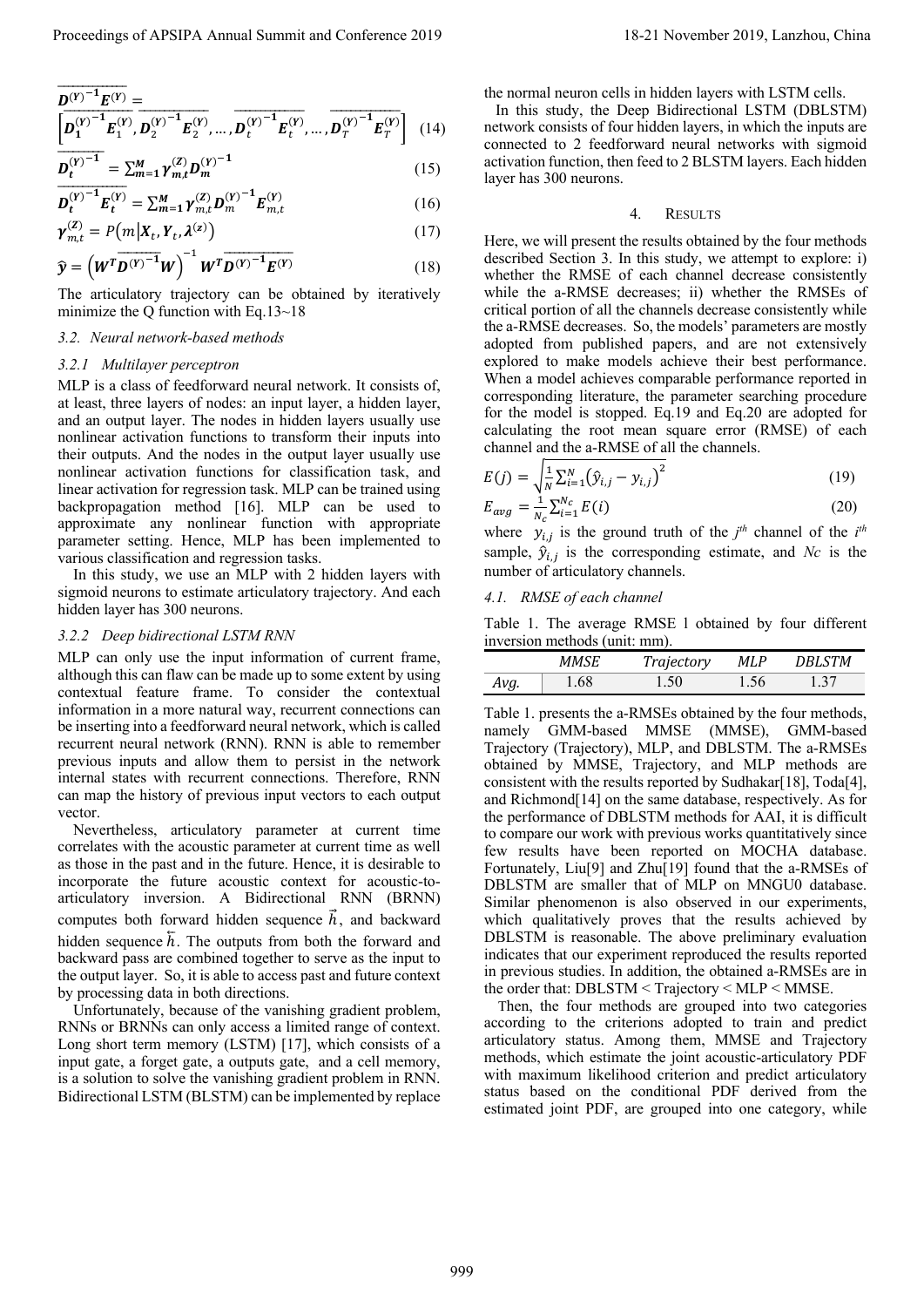MLP and DBLSTM, which estimate the model parameters based on least mean square error criterion and predict articulatory status directly from input acoustic parameters, are grouped into the other group.

 Firstly, it is of interest to know whether the RMSE of each channel decreases consistently while the a-RMSE decreases for the methods belonging to the same group. Fig 1(a) and Fig 1(b) presents the results of the two groups methods. As shown in Fig 1(a), all the channel-RMSEs of Trajectory method are smaller than those of MMSE method. Similar phenomenon is observed for MLP and DBLSTM methods. This indicates that the RMSE of each channel decreases consistently while the a-RMSE decreases if the AAI methods are in the same group.





Fig. 1 Comparison of the RMSE of each channel obtained by methods in the same group. (a) Comparison of channel RMSEs obtained MMSE and Trajectory method (b) Comparison of RMSEs obtained by MLP and DBLSTM method.

Secondly, it is of interest to know whether the RMSE of each channel decreases consistently while the a-RMSE decrease for the methods belonging to different groups. Fig. 2 presents the results of the comparison of the channel-RMSEs between the methods belong to different groups. As shown Fig 2(a) and Fig 2(b), when comparison is made between the channel-RMSEs obtained by MMSE and by MLP/DBLSTM, it is observed that the RMSE of each channel decrease consistently while the a-RMSE decreases. However, exceptions are found when comparison is made between the channel-RMSEs obtained by Trajectory and by MLP/DBLSTM (TT\_y in Fig 2(c), and V\_x, V\_y, UL\_x in in Fig 2(d), denoted by black filled circles). It indicates that the channel-RMSEs do not necessarily decrease while the a-RMSE decreases if the AAI methods belong to different groups. Proceedings of APSIPA Annual Summit and Conference 2019 18-21 November 2019, Lanzhou, China 1000









Fig. 2 Comparison of the RMSE of each channel obtained by methods in different groups. (a) Comparison of channel RMSEs obtained by MMSE and MLP methods (b) Comparison of channel RMSE obtained by MMSE and DBLSTM methods (c) Comparison of channel RMSEs obtained by Trajectory and MLP methods (d) Comparison of channel RMSEs obtained by Trajectory and DBLSTM methods.

*4.2 RMSEs of critical and non-critical portions*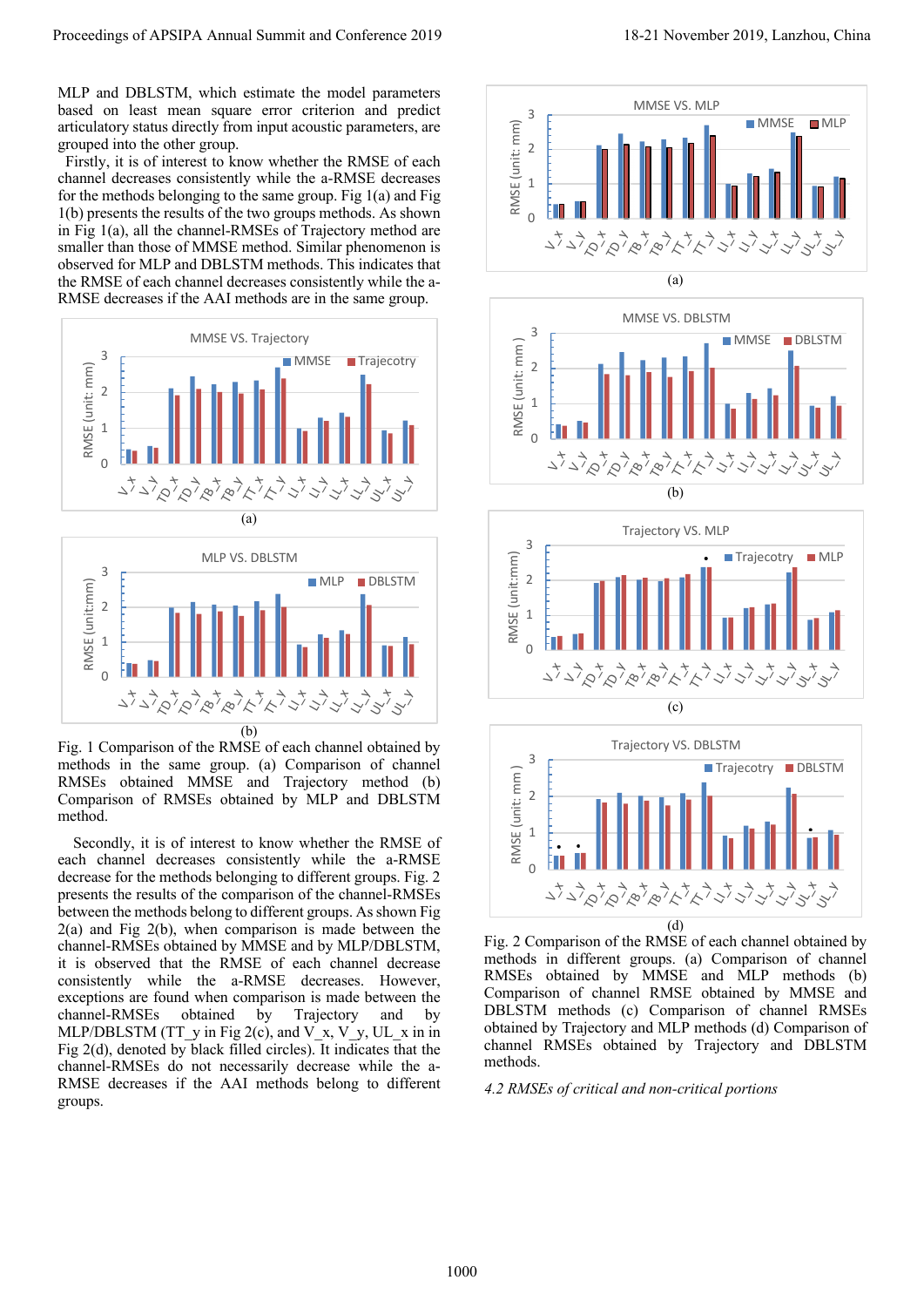Theoretically, different articulators play different roles for producing specific speech sounds. For example, the position tongue tip is required to be in a very restricted area to form closure at the alveolar to produce speech sound /t/ and /d/, while the tongue body and lips are allowed to take positions with large variation. Accordingly, the tongue tip is the critical articulator and the other articulators are non-critical articulators when producing sound /t/ and /d/. In continuous speech, for each articulatory channel, it serves as critical articulator in some portions (call critical portion) while serves as non-critical articulator in other portions (call non-critical portions) according to the identities of uttered phonemes. To take an further insight on the performance of the four methods on critical and non-critical portions of articulator channels, we annotate the articulators at each time stamp as critical/noncritical articulators with reference to the segmental information offered in MOCHA database and the criterion used by Papcun [1] and Okadome [20].

Table 2 presents the result of average RMSE of critical (acrt -RMSE) and noncritical (a-ncrt-RMSE) articulators obtained by the four methods. For all the AAI methods, the acrt-RMSEs are in the order of DBLSTM < Trajectory < MLP < MMSE, and the a-ncrt-RMSEs are also in the order of DBLSTM < Trajectory < MLP < MMSE. But the a-ncrt-RMSEs are nearly 25% larger than the a-crt-RMSEs. If comparing the results in Table 2 with the results in Table 1, one can find that the a-RMSEs are dominated by the a-ncrt-RMSEs.

Table 2. The average RMSEs of critical (denoted by crt) and noncritical (denoted by ncrt) portions of articulatory channels*.*

|      | MMSE     |  | Trajectory |                                                 | MLP |  | DBLSTM |  |
|------|----------|--|------------|-------------------------------------------------|-----|--|--------|--|
|      | ncrt crt |  |            | ncrt crt ncrt crt ncrt crt                      |     |  |        |  |
| Avg. |          |  |            | $\vert$ 1.69 2.26 1.51 2.00 1.57 2.04 1.39 1.69 |     |  |        |  |

# *4.2.1 RMSEs of non-critical portions*

As discussed in Section 4.1, it is of interest to know whether the RMSE of non-critical portions of each channel decreases consistently while the a-RMSE decreases for the methods belonging to the same group. Fig  $3(a)$  and Fig  $3(b)$  presents the results of the two groups methods. As shown in Fig 3(a), all the ncrt-RMSEs obtained by Trajectory method are smaller than those obtained by MMSE method. Similar phenomenon is observed for MLP and DBLSTM methods. This indicates that the RMSE of non-critical portions of each channel decreases consistently while the a-RMSE decreases if the AAI methods belong to the same group.

Furthermore, it is of interest to know whether the ncrt-RMSE of each channel decreases consistently while the a-RMSE decreases for the methods belonging to different groups. Fig 4 presents the results of the comparison of the ncrt-RMSE of each articulatory channel between the methods belong to different groups. As shown Fig 4(a) and Fig 4(b), when comparison is made between the ncrt-RMSE of each channel obtained by MMSE and by MLP/DBLSTM, it is observed that the nct-RMSE of each channel decreases consistently while the a-RMSE decreases. However, exceptions are found when comparison is made between the ncrt-RMSE of each channel obtained by Trajectory and by MLP/DBLSTM (TT\_y in Fig 4(c), and V\_x, V\_y, UL\_x in in Fig 4(d), denoted by black filled circles). It indicates that the ncrt-RMSE of each channel does not necessarily decrease while the a-RMSE decreases if the AAI methods belong to different groups.



Fig. 3 Comparison of the RMSE of non-critical portions of each channel obtained by methods belonging to the same group. (a) Comparison the RMSEs of non-critical channels obtained MMSE and Trajectory method; (b) Comparison of the RMSEs of non-critical channels obtained by MLP and DBLSTM method.

# *4.2.2 RMSE of critical portions*

Since the position of critical articulators determine the identity of the utter speech sound, it is of interest to know whether the RMSE of critical portions of each channel decreases consistently while the a-RMSE decreases for the methods belonging to the same group. Fig  $5(a)$  and Fig  $5(b)$  presents the results of the two groups methods. As shown in Fig 5(a), all the crt-RMSEs obtained by Trajectory method are smaller than those obtained by MMSE method. Similar phenomenon is observed for MLP and DBLSTM methods. This indicates that the RMSE of critical portions of each channel decreases consistently while the a-RMSE decreases if the AAI methods belong to the same group.

Furthermore, it is of interest to know whether the crt-RMSE of each channel decreases consistently while the a-RMSE decreases for the methods belonging to different groups. Fig 6 presents the results of the comparison of the crt-RMSE of each articulatory channel between the methods belong to different groups. As shown Fig 6(a) and Fig 6(b), when comparison is made between the crt-RMSE of each channel obtained by MMSE and by MLP/DBLSTM, and by Trajectory and by DBLSTM, it is observed that the crt-RMSE of each channel decreases consistently while the a-RMSE decreases. However, exceptions are found when comparison is made between the ncrt-RMSE of each channel obtained by Trajectory and by MLP (TD\_y, LL\_y in Fig 6(c), denoted by black filled circles). It indicates that the crt-RMSE of each channel does not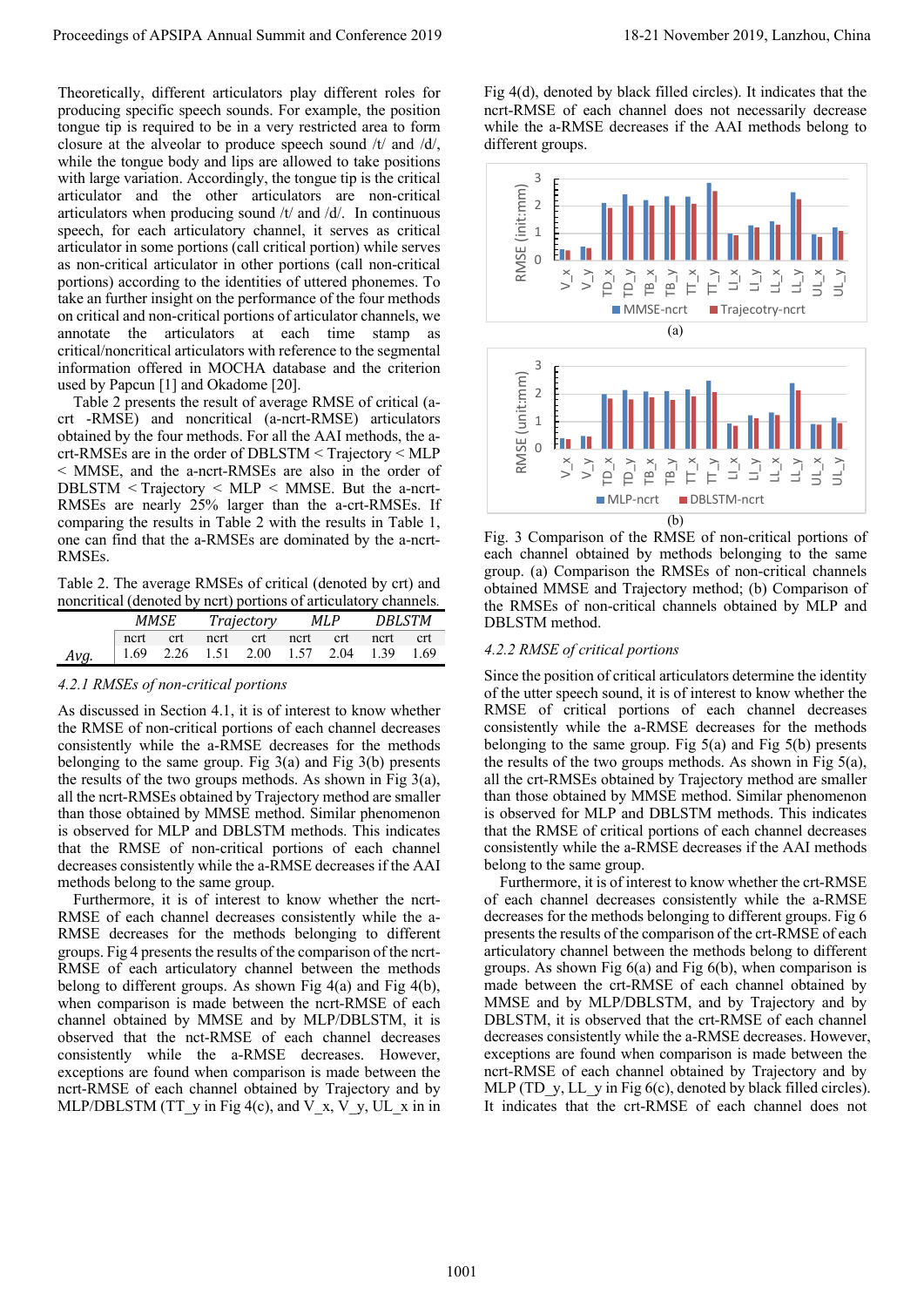necessarily decrease while the a-RMSE decreases if the AAI methods belong to different groups.



Fig. 4 Comparison of the RMSE of non-critical portions of each channel obtained by methods in different groups. (a) Comparison of the RMSEs of non-critical portions obtained by MMSE and MLP methods; (b) Comparison of the RMSEs of non-critical portions obtained by MMSE and DBLSTM methods; (c) Comparison of the RMSEs of non-critical portions obtained by Trajectory and MLP methods; (d) Comparison of the RMSEs of non-critical portions obtained by Trajectory and DBLSTM methods.



Fig. 5 Comparison of the RMSE of critical portions of each channel obtained by methods belonging to the same group. (a) Comparison the RMSEs of critical portions obtained MMSE and Trajectory method; (b) Comparison of the RMSEs of critical portions obtained by MLP and DBLSTM method.



Fig. 6 Comparison of the RMSE of critical portions of each channel obtained by methods in different groups. (a) Comparison of the RMSEs of critical portions obtained by MMSE and MLP methods; (b) Comparison of the RMSEs of critical portions obtained by MMSE and DBLSTM methods; (c) Comparison of the RMSEs of critical portions obtained by Trajectory and MLP methods; (d) Comparison of the RMSEs of critical portions obtained by Trajectory and DBLSTM methods.

#### 5. CONCLUSION

In this study, preliminary analysis is conducted on the performance of different AAI methods, which roughly belong to two different categories. It is found that the RMSE, crt-RMSE, and ncrt-RMSE of each articulatory channel decrease while the a-RMSE decreases if the AAI methods belong to same category. While some exceptions are found if the AAI methods belong to different categories. This indicates that a-RMSE maybe proper for comparing the performance of methods belonging to the same categories, but not appropriate for comparing the performance of methods belonging to different categories. Therefore, when comparing the performance of methods from different categories with a-